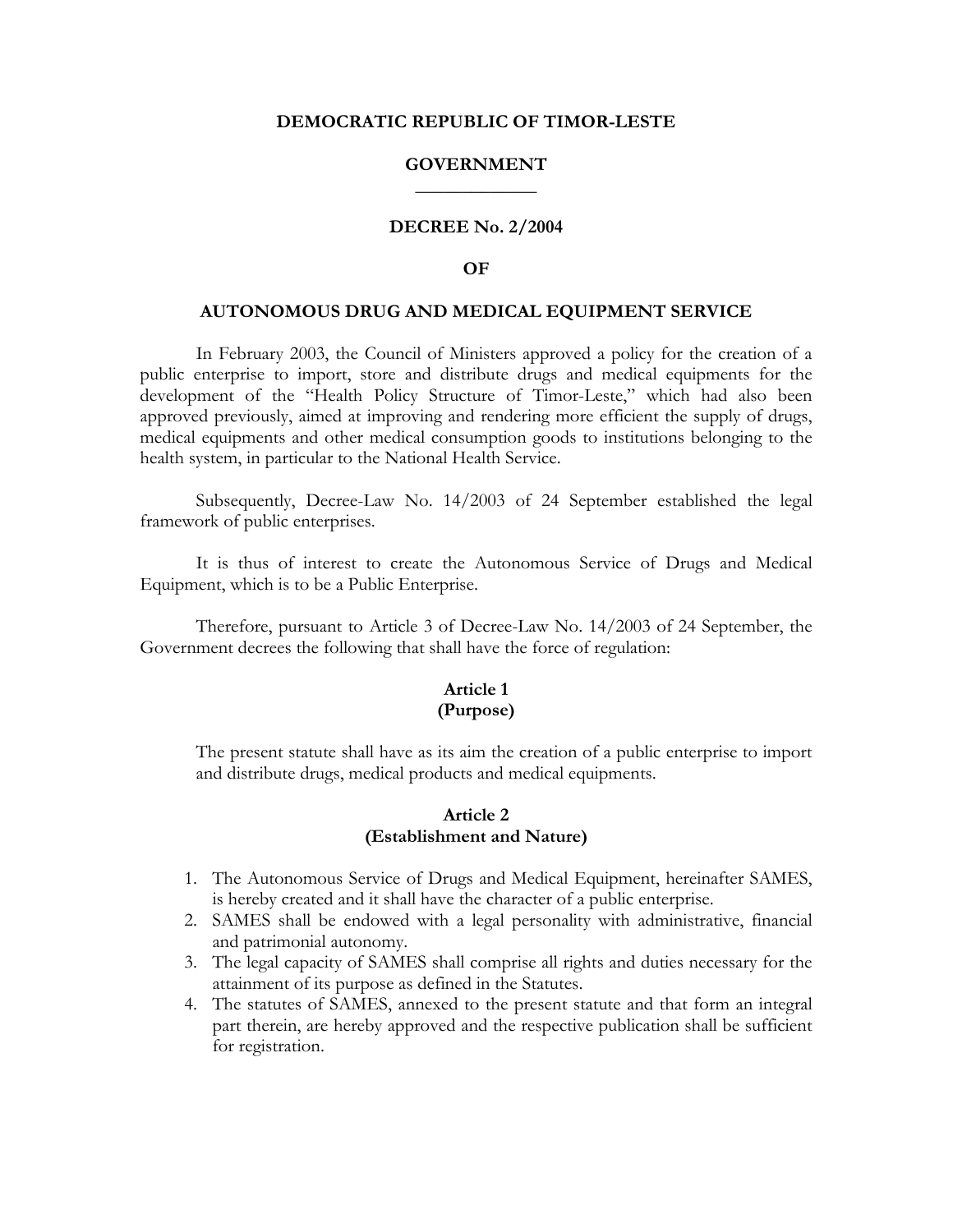## **Article 3 (Regime)**

SAMES shall be governed by the present statute and its respective statutes, by Decree-Law No. 14/2003, by the other rules applicable to the business sector of the State and, subsidiarily, by the rules of Private Law.

## **Article 4 (Superintendence)**

- 1. SAMES shall exercise its activity under the supervision of the Health Minister upon whom it shall be incumbent:
	- (a) To define the guiding lines for the preparation of the activity plans and budgets;
	- (b) To require all necessary information so as to follow SAMES activities, and to establish audits and inspections of its functioning;
	- (c) To define the parameters for any collective negotiation that takes place;
	- (d) To approve the rules of procedure;
	- (e) To authorise the acquisition or alienation of movable and immovable properties subject to registration and financial participations when the respective global appropriations are not provided for in the approved budgets;
	- (f) To approve price tables and marketing margins;
	- (g) To determine the possibility of selling goods to private institutions for profitable purposes.
- 2. In addition to other control powers established by law, activity plans and annual and multiannual budgets, as well as the annual report on management and the other accountability documents shall be subject to the approval of the Minister of Health and the Minister of Planning and Finance.

## **Article 5 (Principles of Management)**

- 1. SAMES shall conduct its management in accordance with the economic and health policies of the State, aiming at promoting development and ensuring economic viability and financial balance.
- 2. SAMES shall conduct its management in accordance with the following principles and objectives, among others:
	- (a) Purchase of drugs, medical products and medical equipment so as to provide the institutions of the health system with a better cost-quality relation, in accordance with the aims established in contract-programmes;
	- (b) Stipulate prices that allow the total costs of exploitation to be covered and that ensure adequate levels of self-financing and return on capital invested within a reasonable time frame, without compounding inflationist trends and subordinating such actions to a national policy of salaries and prices;
	- (c) Obtain appropriate rates of return on capital invested in new investments while considering the cost-benefit analysis from an economic and social standpoint;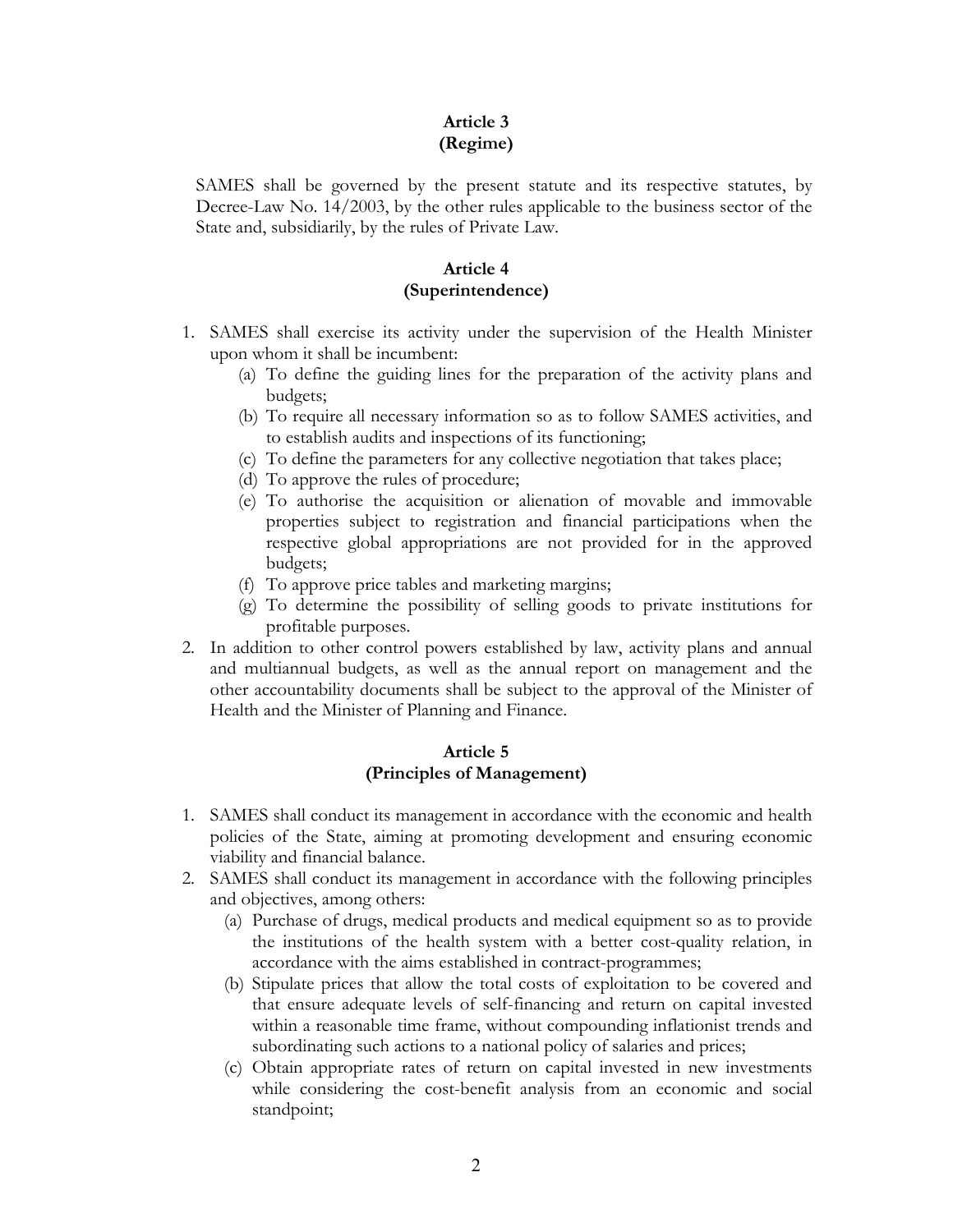- (d) Minimise costs through a better utilisation of available resources aimed at obtaining maximum efficacy in its contribution towards economic and social development;
- (e) Have a wage policy that is suitable for the national labour market by promoting collective labour contracts for medium and short-term periods so as to create social harmony and allow salary growth on the basis of productivity.
- (f) Select and manage professionals on the bases of qualification and merit.

## **Article 6 (Registered Capital)**

- 1. The registered capital shall be of \$1,635,000 dollars and it shall be fully underwritten and realised by the State.
- 2. The goods, rights and duties transferred to SAMES in accordance with Article 9 shall be included in the capital, as reserves, for their book value.
- 3. The Ministry of Planning and Finance shall valuate the goods referred to in item 2 above, from the date of the entry into force of the present statute, and the value of the registered capital shall change in accordance with the value of the valuation, without any other formality other than the alteration record.

## **Article 7 (Exemptions)**

SAMES shall be exempt from duties, taxes, costs and emoluments on proceedings of any nature, notarial acts and other cases in which it is involved.

#### **Article 8 (First Board of Directors)**

Within a maximum period of 90 days, to be counted from the date of its nomination, the first board of directors shall:

- (a) Register SAMES in the Commercial Registry;
- (b) Submit the rules of procedure to the Minister of Health;
- (c) Submit the 2004-2005 Activities and Financial Plan to the Minister of Health.

# **Article 9**

## **(Succession)**

- 1. SAMES shall succeed to all rights and duties of the Central Pharmacy, now defunct.
- 2. Movable and immovable properties of the State, belonging to that institution, shall be SAMES' own property.
- 3. The employees of the above-mentioned institution shall automatically become a part of SAMES and shall maintain the same contractual situation.
- 4. Functions of persons in charge of the Central Pharmacy shall cease on the date in which the Board of Directors of SAMES takes office.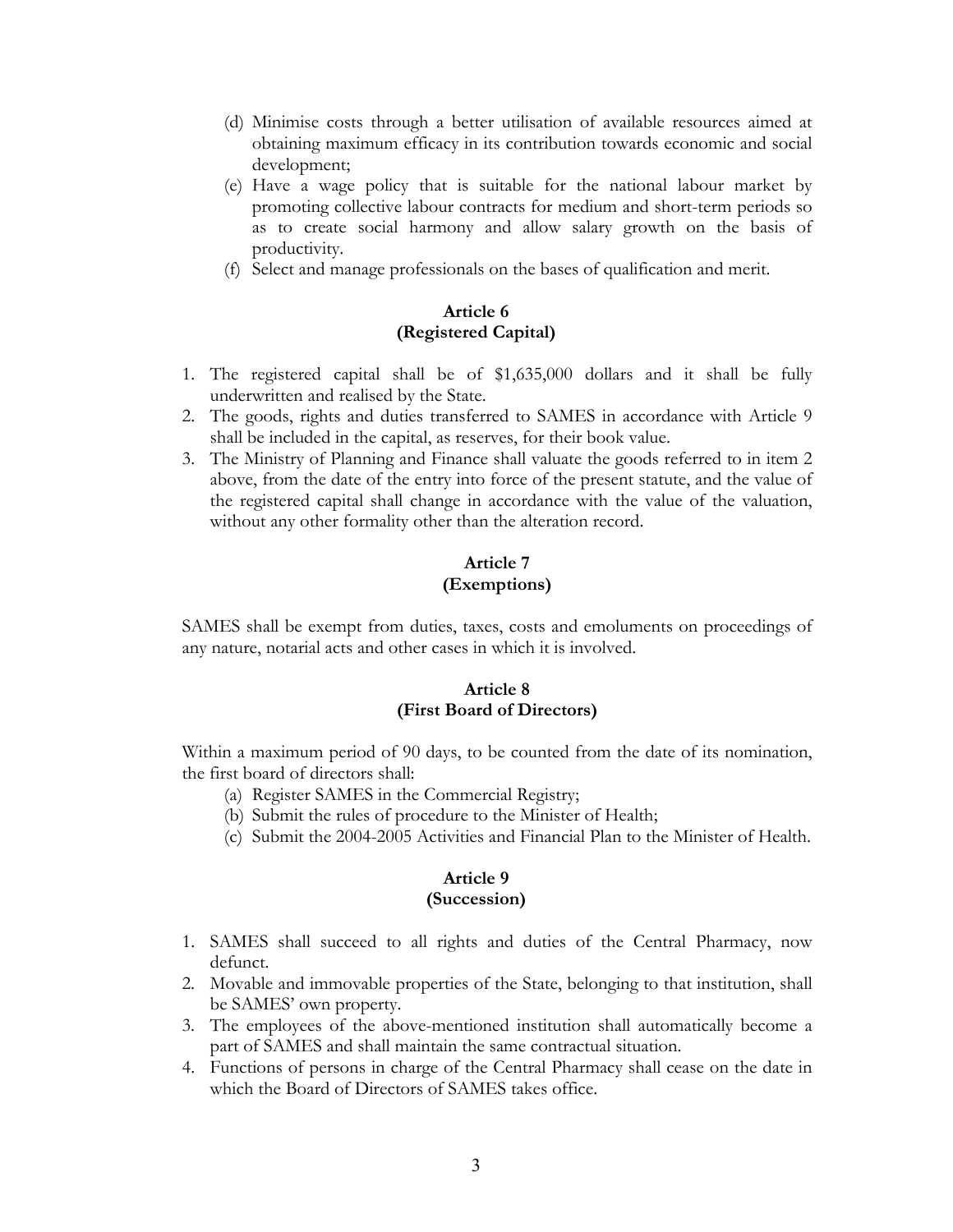## **Article 10 (Transitional Provisions)**

- 1. Drugs, medical products and medical equipments in stock at the Central Pharmacy on the date of the entry into force of the present statute as well as the drugs SAMES shall acquire in subsequent years with funds from the General Budget of the State, shall be kept as property of the State, and SAMES shall be bound to store and distribute them through the National Health Services institutions.
- 2. For this purpose and until such a time as the registered capital is reinforced, the operational costs of the SAMES shall be paid by means of transfers made through the General Budget of the State.

## **Article 11 (Entry into Force)**

The present statute shall enter into force on the following day after its publication.

Approved by the Council of Ministers on 18 March 2004.

To be published.

The Prime Minister

[Signed] (Mari Bim Amude Alkatiri)

The Minister of Health

[Signed] (Rui Maria de Araújo)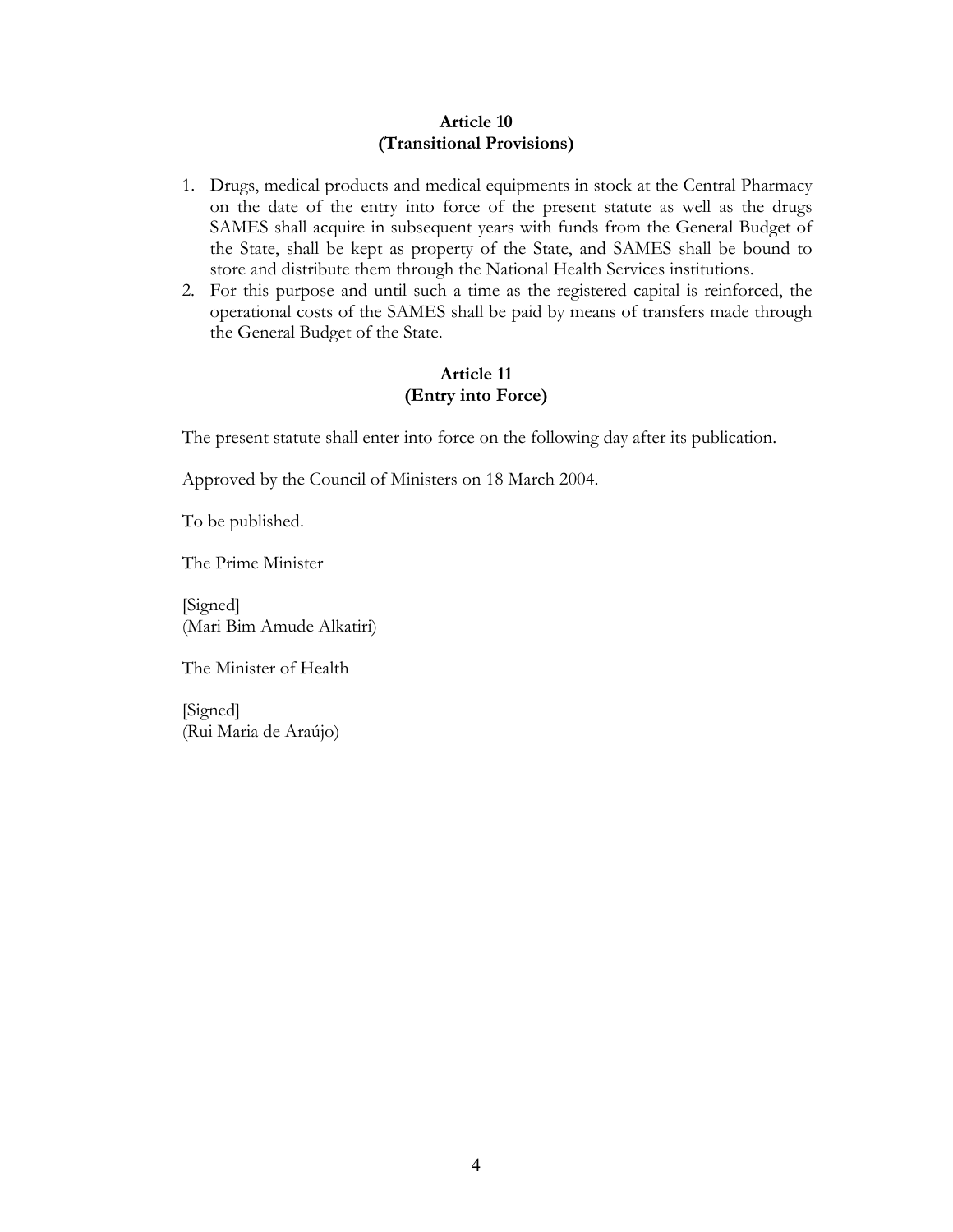#### **ANNEX (Referred to in Article 2.4)**

#### **STATUTES OF THE AUTONOMOUS DRUG AND MEDICAL EQUIPMENT SERVICE**

## **CHAPTER I**

## **(General Provisions)**

#### **Article 1 (Structure and Designation)**

The Autonomous Drug and Medical Equipment Service, hereinafter SAMES, shall be a public enterprise.

## **Article 2 (Headquarters and Location)**

- 1. SAMES shall have its headquarters in Campo Alor, in Dili, and shall carry out its activities nationwide.
- 2. SAMES may have delegations, agencies or any other type of representation in the national territory as defined by its rules of procedure.

## **Article 3 (Purpose)**

- 1. SAMES shall have as its aim to ensure the supply of drugs, medical consumption goods and medical equipments to the health system and, in particular, to the National Health Service, in accordance with the provisions of the law and of these Statutes, and shall:
	- (a) Acquire, especially by import, drugs, goods for medical consumption and medical equipments necessary for the functioning of the health system;
	- (b) Store such goods and manage the respective stocks;
	- (c) Distribute such goods to requesting National Health Services institutions as well as to other public institutions, upon payment;
	- (d) Sell the goods to private, profitable or non-profitable institutions integrated into the health system, upon prior payment.
- 2. SAMES shall collaborate with the remaining institutions of the Ministry of Health and, namely, with regulatory entities of the pharmaceutical domain, in establishing a policy for the domain of drugs, and namely in establishing:
	- (a) A system for drug quality control;
	- (b) A registry of authorised drugs to be introduced into the market;
	- (c) A National List of Essential Drugs;
	- (d) A Supplementary List of Drugs;
	- (e) A List of Essential Medical Products and Equipments.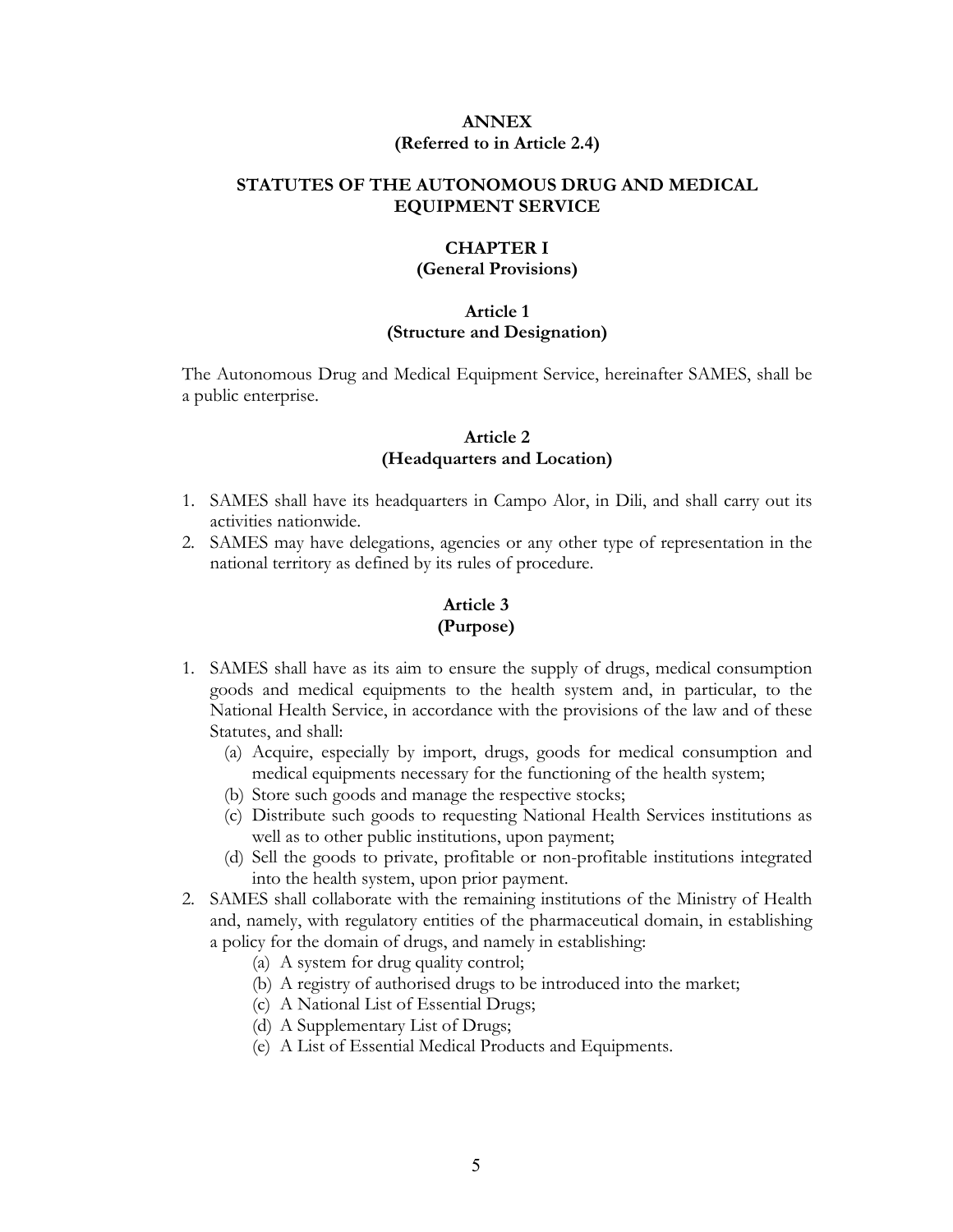#### **Article 4 (Registered Capital)**

The registered capital shall be of \$1, 635,000 dollars, which shall be fully underwritten and realised by the State.

## **Article 5 (Regime)**

SAMES shall be governed by the present statutes, by the rules applicable to the business sector of the State and, subsidiarily, by the rules of Private Law.

## **Article 6 (Autonomy)**

SAMES shall exercise its activity autonomously within the framework of the law, without prejudice to the guiding principles on health policy established by the Government and to supervisory powers provided for by law.

## **Article 7 (The Rule of Specification)**

The legal capacity of SAMES shall comprise the necessary rights and duties for the pursuit of its purpose, and it may not exercise activities, use their powers, or dedicate its resources for different purposes.

#### **CHAPTER II**

#### **Establishment, Competency and Functioning of Organs**

#### **Article 8 (Organs)**

SAMES shall be comprised of the following organs:

- (a) The Board of Directors;
- (b) The Fiscal Council.

## **SECTION I Board of Directors**

## **Article 9 (Composition)**

1. The Board of Directors shall be composed by a chairperson, appointed by the Council of Ministers, and six members, appointed by the Minister of Health, four of whom shall be executive directors, one shall represent the Ministry of Planning and Finance and one shall represent, by means of elections, SAMES employees.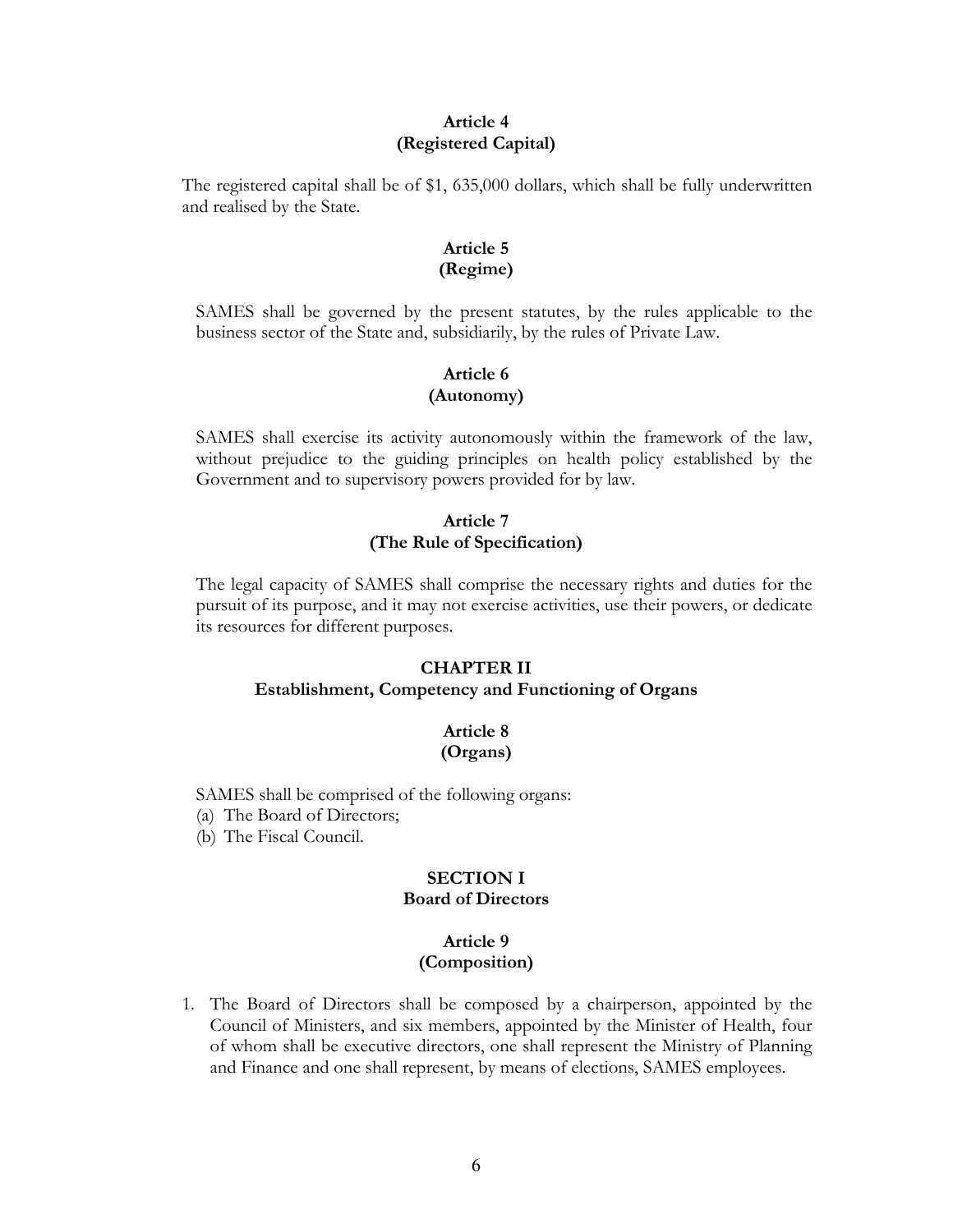- 2. Members of the Board of Directors shall be appointed from among persons selected on the basis of recognised integrity, independence, as well as technical and professional competencies.
- 3. Terms in office shall last for four years and they shall be renewable for equal periods.

## **Article 10 (Competence)**

The Board of Directors shall be the management organ of the company, and it shall be particularly incumbent upon it to:

- (a) Provide SAMES with direction and senior management and exercise all necessary competencies to the achievement of its aim;
- (b) Approve SAMES' rules of procedure including the elements set out in Article 8.2 of Decree-Law No. 14/2003 of 24 September;
- (c) Approve the management policy of the company;
- (d) Examine and vote on annual and multiannual budgets as well as on activities plans, within the legally required timeframes;
- (e) Examine and vote on accountability documents and on application proposals regarding the results of the economic exercise of the previous year within the legally required timeframes;
- (f) Collect revenue, encourage coercive collection of debts, and authorise the realisation of expenses;
- (g) Administer SAMES' property and approve the acquisition and disposal of movable and immovable goods subject to registration and financial participation when such actions are provided for in the approved annual budgets;
- (h) Manage human resources and exercise disciplinary power;
- (i) Conclude collective labour conventions;
- (j) Submit to the supervisory Minister for approval acts and documents, which must be so submitted, in accordance with the law and the present Statutes.

## **Article 11 (Functioning)**

- 1. The Board of Directors shall meet ordinarily once a week and extraordinarily whenever convened by its chairperson, or, upon the request of two of its members or upon the request of the Fiscal Council.
- 2. The Board of Directors may only make decisions when the majority of its members are present; it shall decide by majority, and the chairperson shall have the casting vote. Minutes shall be taken of the meetings.

## **Article 12 (Delegation of Competencies)**

The Board of Directors may delegate competencies conferred upon it to one or more of its members.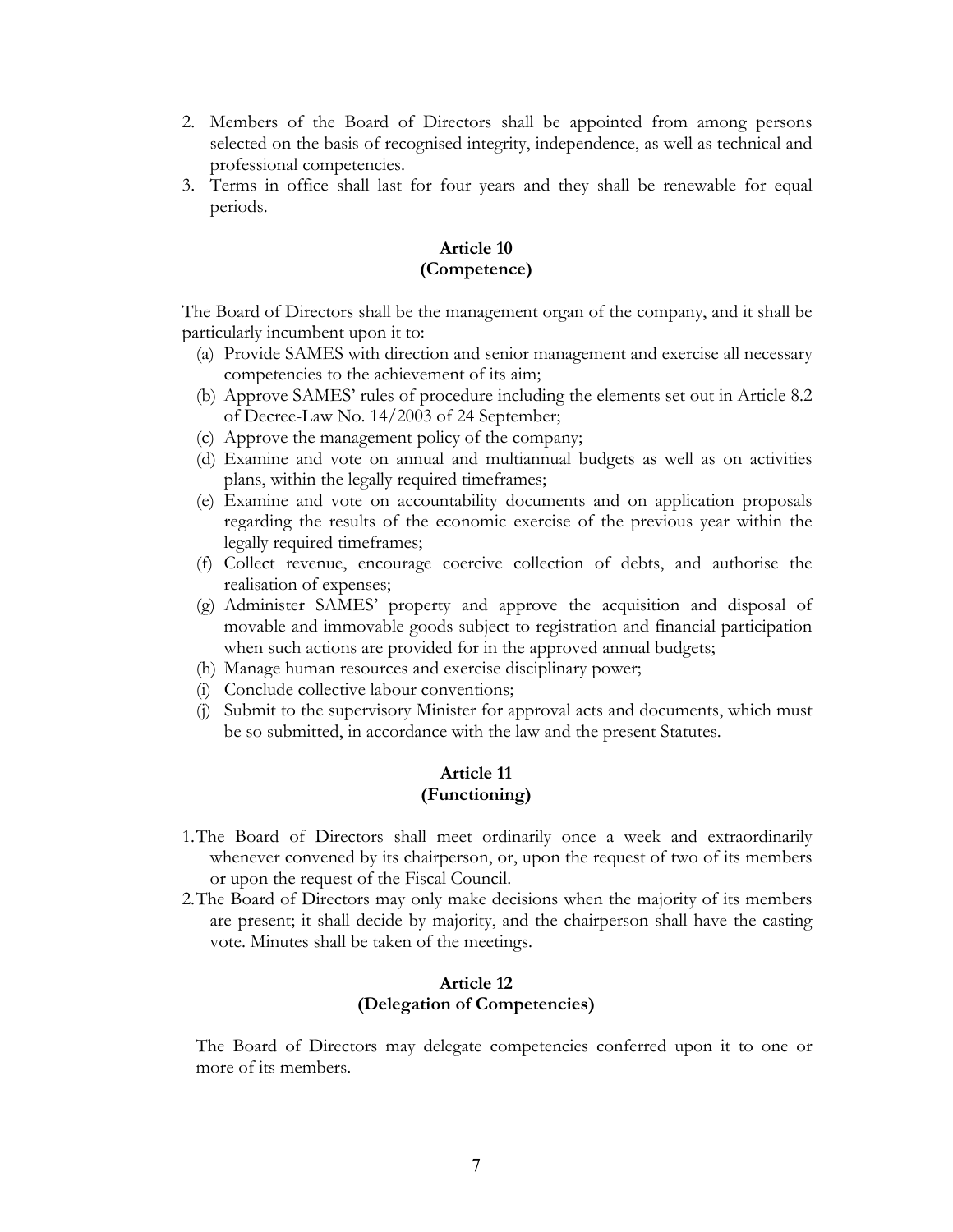#### **Article 13 (Legal Obligation)**

SAMES shall be bound by:

- (a) The joint signature of the chairperson, or his/her substitute, and of another member;
- (b) The signature of one of the members who, for that purpose and as recorded in the minutes, has received delegation for such powers;
- (c) The signature of whoever is duly authorised for such purpose in accordance with Article 14.

#### **Article 14 (Chairperson)**

- 1. It shall be incumbent upon the Chairperson of the Board of Directors to coordinate and guide the activities of the Board, and in particular:
	- (a) To convene and preside over the meetings of the Board of Directors, to coordinate its activities and those of the executive directors and to ensure the implementation of his/her decisions;
	- (b) To co-ordinate the actions of all the services of SAMES;
	- (c) To represent SAMES, in a Court of law or otherwise, namely before the supervisory Minister, when other mandated representatives have not been appointed.
- 2. Whenever urgent circumstances so require and it is not possible to convene the Board of Directors, the chairperson may carry out any acts of the Board of Directors, which must be ratified during the first subsequent meeting.
- 3. The chairperson of the Board of Directors shall be substituted during his/her absences and inability to act by the member appointed by him/her.

#### **Article 15 (Status of Members)**

- 1. The members of the Board of Directors shall be subject to the statute of public managers on everything that does not originate from the present statutes.
- 2. The chairperson and the executive directors shall perform their functions on a fulltime basis and shall earn salaries as established by a joint administrative instruction of the Minister of Planning and Finance, the Minister of Health, and the Minister of State Administration.
- 3. The remaining two members shall be paid through attendance coupons of a value established by a joint administrative instruction of the Ministers referred to in item 2 above.
- 4. General social security arrangements shall be applicable to members of the Board of Directors who discharge their functions on a full-time basis except when they belong to the cadres of the civil service, in which case their own rules regarding their place of origin shall be applicable, in accordance with the provisions established in the respective law.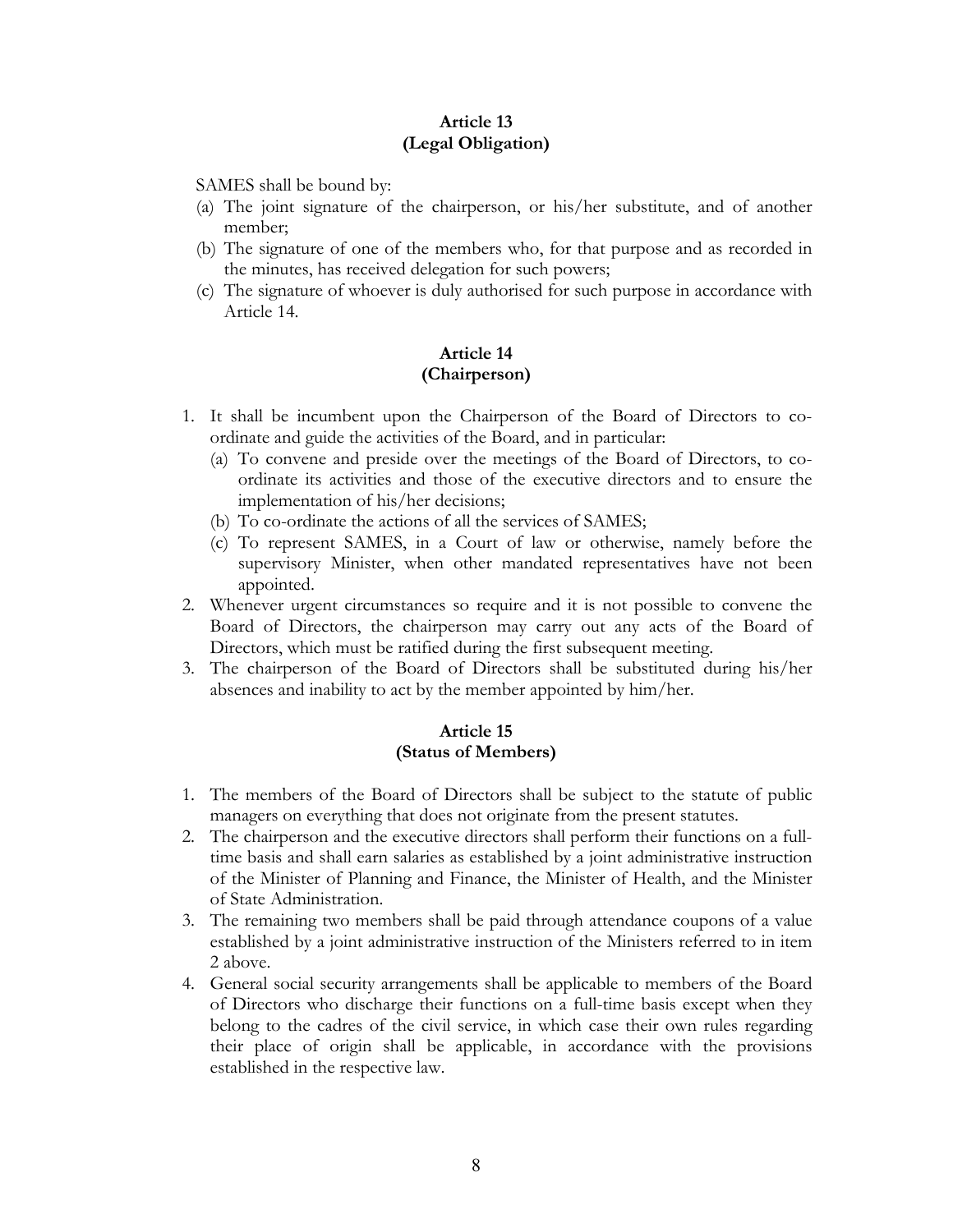- 5. Members of the Board of Directors, who carry out their functions on a full-time basis, may not, during their term of office, exercise any other professional function or activity, except teaching on a part-time basis.
- 6. Members of the Board of Directors shall be subject to incompatibilities and impediments from holders of high public offices.

#### **Article 16 (Cessation of Functions)**

- 1. A Member of the Board of Directors shall cease his/her functions:
	- (a) At the end of his/her respective term in office;
	- (b) Due to permanent disability or supervening incompatibility;
	- (c) By resignation;
	- (d) By dismissal decided by the entity that appointed him/her, after consultation with the proponent entity, in cases of serious proven offence committed during the exercise of his/her functions;
- (e) Following conviction for having committed a felony.
- 2. In case of individual cessation of the term in office, the new member shall always be appointed for a period of four years.

## **Article 17 (Dissolution)**

The Board of Directors may be dissolved by a decision of the Council of Ministers, upon a proposal of the Minister of Health and in case of serious errors in its functioning and of considerably high expenses over budgeted allocations, without proper justification.

## **SECTION II Fiscal Council**

#### **Article 18 (Composition)**

- 1. The Fiscal Council shall be composed of three members appointed by the Minister of Planning and Finance, following consultation with the Minister of Health, one of whom shall preside and another shall be a statutory auditor or an accountant.
- 2. Terms in office shall last for four years.

## **Article 19 (Competence)**

- 1. The Fiscal Council is the supervisory organ for the management of SAMES, and it shall be particularly incumbent upon it:
	- (a) To verify the legality of financial deeds of the Board of Directors, its compliance with statutes and other applicable rules;
	- (b) To monitor the execution of the activity and financial plans;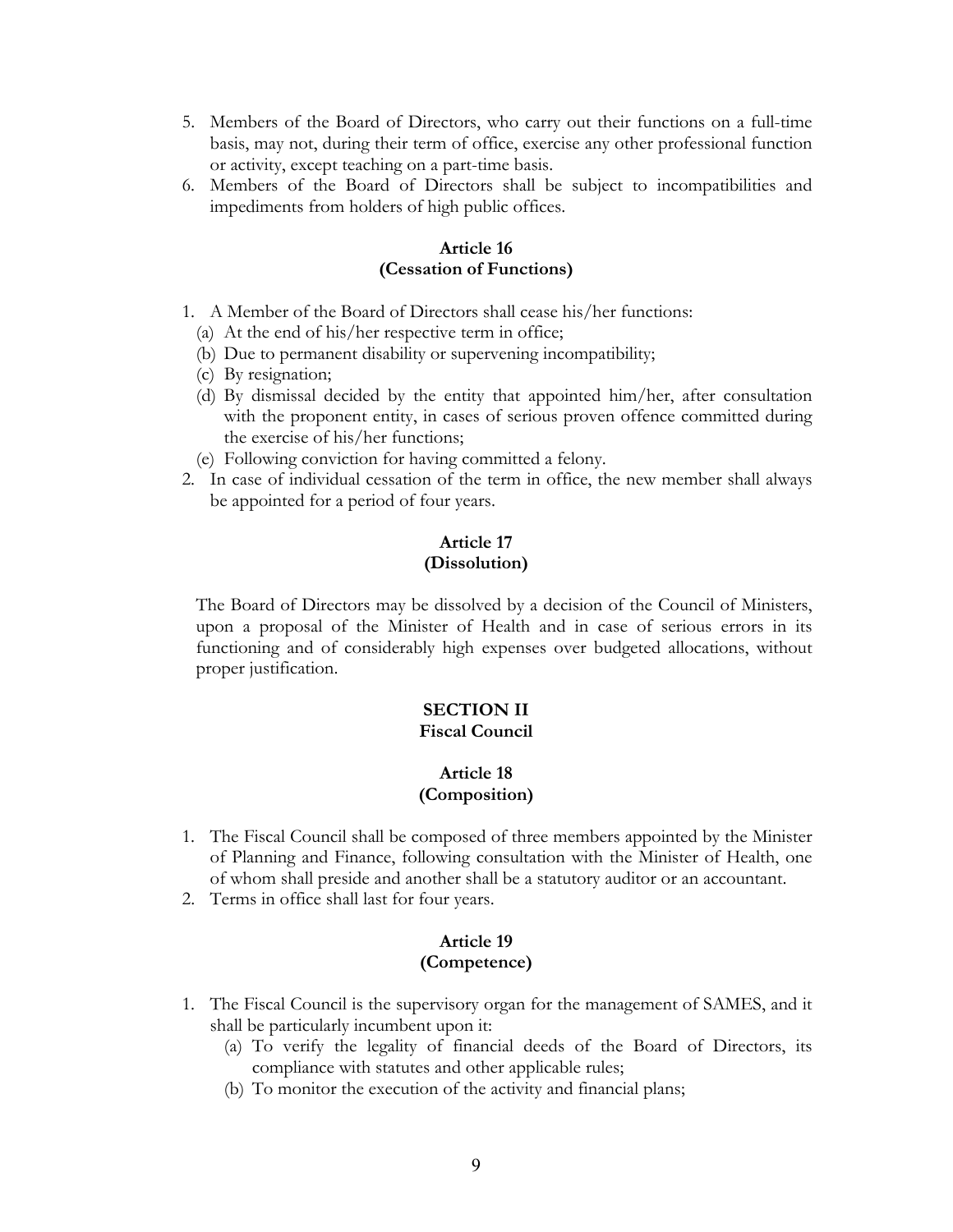- (c) To examine the accounting of SAMES and the budgetary execution on a periodical basis;
- (d) To pronounce on the criteria for the valuation of goods, for amortisation and reintegration of capital, for the creation of provisions and reserves, and for determining financial results;
- (e) To verify the accuracy of the balance sheet, of the profit and loss account, of the trading account and the remaining elements, to issue an opinion on such matters as well as on the annual report of the Board of Directors;
- (f) To pronounce on the performance of, and on the financial management of, the company regarding the achievement of results and projected benefits;
- (g) To give an opinion on the acquisition, disposal or price-raising of immovable goods and motor vehicles;
- (h) To inform the supervisor of irregularities verified in the management of SAMES.
- 2. For the exercise of its competencies the Fiscal Council may:
	- (a) Request information and clarifications from the Board of Directors regarding SAMES' activities;
	- (b) Propose external audits to the Board of Directors;
	- (c) Participate in Board of Directors meetings, through the chairperson or another member, without the right to vote.

## **Article 20 (Functioning)**

The Fiscal Council shall meet ordinarily once a month and extraordinarily whenever convened by the chairperson, either on his/her initiative or upon request from another member.

#### **CHAPTER III**

#### **(Economic and Financial Management and Human Resources)**

#### **Article 21**

#### **(Property, Economic and Financial Management)**

The property, economic and financial management of SAMES shall be exercised in accordance with the Articles that follow and in compliance with the rules set out in Chapter III of Decree-Law No. 14/2003 of 24 September.

## **Article 22 (Property)**

The property of SAMES shall consist of all assets, rights and duties received, acquired or incurred in the exercise of its activity, and it shall respond exclusively for incurred debts.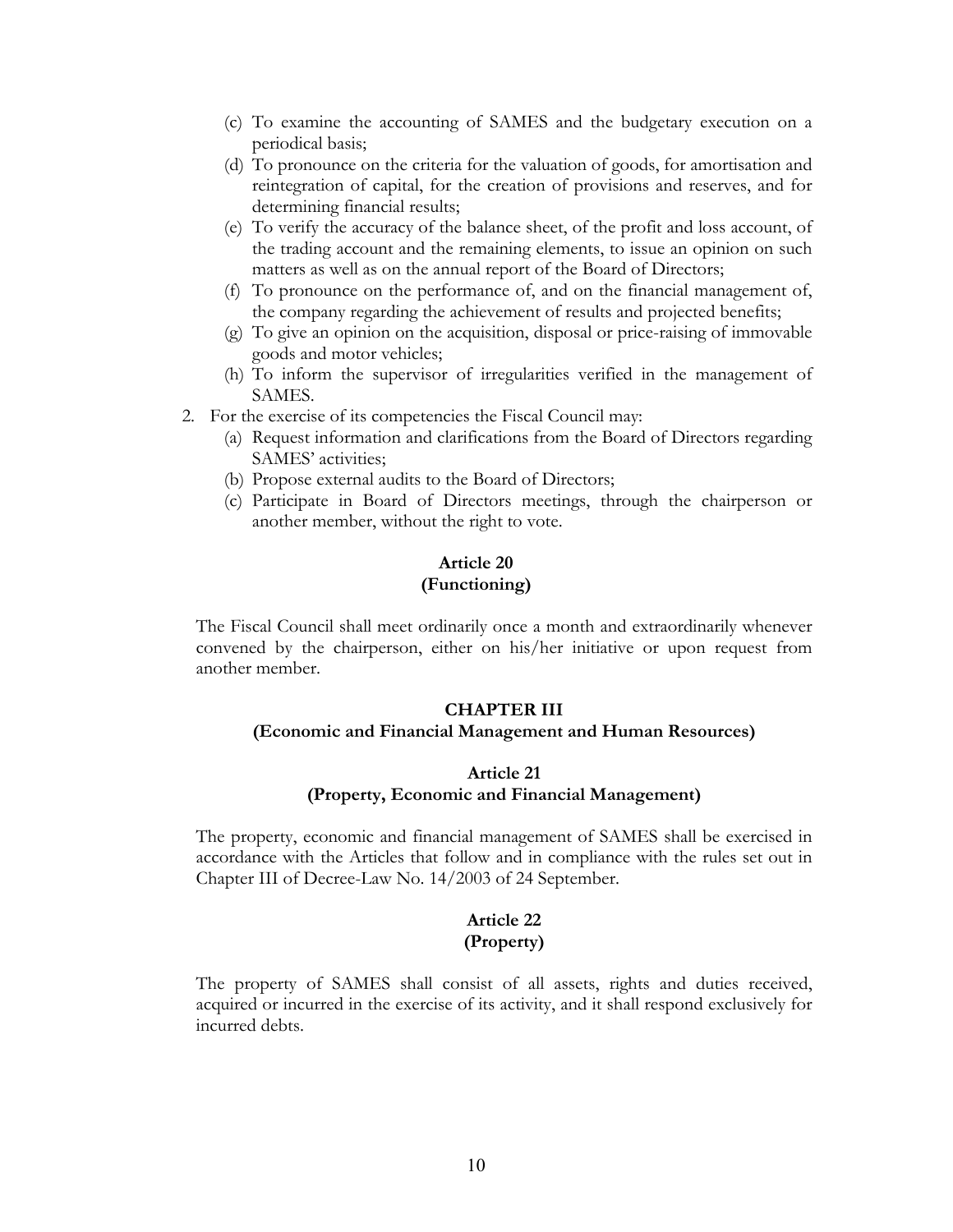## **Article 23 (Revenue)**

The following shall constitute revenue of SAMES:

- (a) Amounts arising from the sale of goods and provision of services in accordance with the law as well as with contracts and price tables;
- (b) Income from own goods;
- (c) Profits from the disposal of own goods and their entitlements;
- (d) Allocations, shares and subsidies from the State or other entities;
- (e) Donations, inheritances or legacies;
- (f) Any other income or values arising from its activity or that belong to it, by law or by contract.

## **Article 24 (Instruments of Management)**

The property and financial management of SAMES shall be governed by the following instruments of forward management:

- (a) Annual programme, which includes the activity plan, the financial budget or treasury, the trading budget and the investment budget;
- (b) Medium-term programme, for a minimum period of three years, which shall include the documents referred to in paragraph (a) above appropriate to the period.

#### **Article 25 (Dates of Submission)**

- 1. By 15 October of each year, the Board of Directors of SAMES shall forward to the Minister of Health the basic elements of the plans of production and investment for the following year.
- 2. By 28 February of each year, the Board of Directors of SAMES shall submit the trading budget and investment projects to the Minister of Health, who, following consideration and endorsement, shall propose its approval to the Minister of Planning and Finance in accordance with Article 22.3 of Decree-Law No. 14/2003.

## **Article 26 (Accountability Documents)**

- 1. During the month of October of each year and with reference to 30 June, SAMES shall prepare and forward to the Minister of Health the following documents along with the opinion of the Fiscal Council:
	- (a) The Board of Directors Report describing how the desired objectives were achieved;
	- (b) The balance sheet and the position statement;
	- (c) A list of stakes in the capital of companies and of financing in the medium and long term;
	- (d) The statement of sources and use of funds.